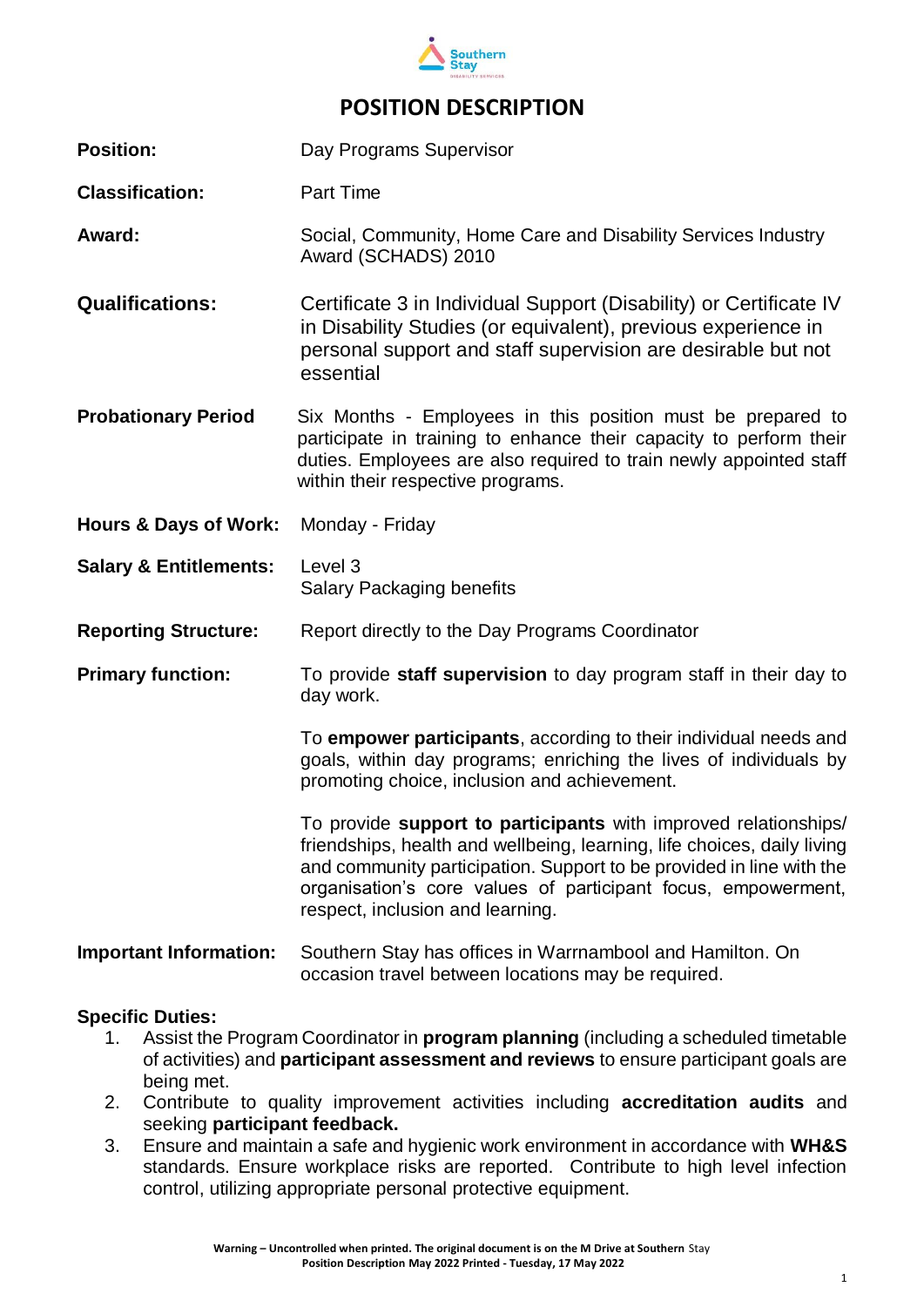

#### **Direct Support**

- 4. Work collaboratively with participants to provide **person centered active support** in accordance with participant's individual needs and goals, Southern Stay Policies and Procedures, Legislation and industry guidelines e.g. NDIS Practice Standards, Child Safety Standards, NDIS Code of Conduct, Zero Tolerance etc.
- 5. Support, engage and motivate participants in the activities of **daily living** to promote independence, inclusion and capacity building. This includes **person directed decision making**, house hold duties, meal preparation and assistance, attending appointments, educational, community and recreation activities
- 6. Provide **personal care** according to individual needs in a manner that demonstrates respect of participants' rights, privacy, identity, culture, gender and sexual orientation.
- 7. Promote and support **friendships and social connections**.
- 8. Observe and respond flexibly to participants' **changing needs**.
- 9. Provide a safe environment for participants. Take action where any participant is experiencing **discrimination, exploitation, neglect, abuse or violence**
- 10. **Communicate** with participants in a way that is clear, inclusive, respectful and on the individual needs of participants.
- 11. Provide supports according to the **positive behaviour support framework** and individualised support plans
- 12. Provide high complex care, including manual handling, and **high intensity supports** according to individual needs, training and personalised plans.
- 13. Use mechanical aids and equipment (eg: hoists, slings and slide sheets), as applicable to assist with mobility and transfers of residents/participants
- 14. Administer **medication** in accordance with Southern Stay policy and procedure
- 15. Promote and encourage good **health, nutrition and wellbeing**
- 16. Respect, maintain and support the **rights, privacy, confidentiality and lifestyle** of residents/participants and family.
- 17. Support participants to 'speak up' particularly in regards to concerns, complaints and incidents (**self-advocacy**).
- 18. Empower participants to develop their independence and personal goals by maintaining a professional relationship (**professional boundaries**).
- 19. Develop cooperative, trusted and respectful working relationships with the participant's support team. This may include family, friends, advocates, paid supports and mainstream or community services.
- 20. **Communicate** to the Program Coordinator any changes to participants' support needs. Participate in the review of participant supports.
- 21. Maintain organisational **administration and documentation requirements** in accordance with Southern Stay policy and procedure (e.g. incident reports, participant records)
- 22. Participate in staff **supervision, development, training and attend meetings** as required.

#### **Staff Supervision**

- 23. **Provide supervision** to a limited number of **staff and students** in their day to day work. This includes undertaking **annual performance reviews** of staff.
- 24. Assist the Program Coordinator with **staff recruitment** and **rostering**
- 25. Address **staff grievances** in consultation with the Program Coordinator.
- 26. Work with the Program Coordinator to deal with **formal disciplinary issues** within the work area, if required.
- 27. Ensure understanding of your **capabilities, role and impact**. Maintain a high level of self-awareness, work within your capabilities and look after yourself
- 28. Contribute to the agency **emergency on call** roster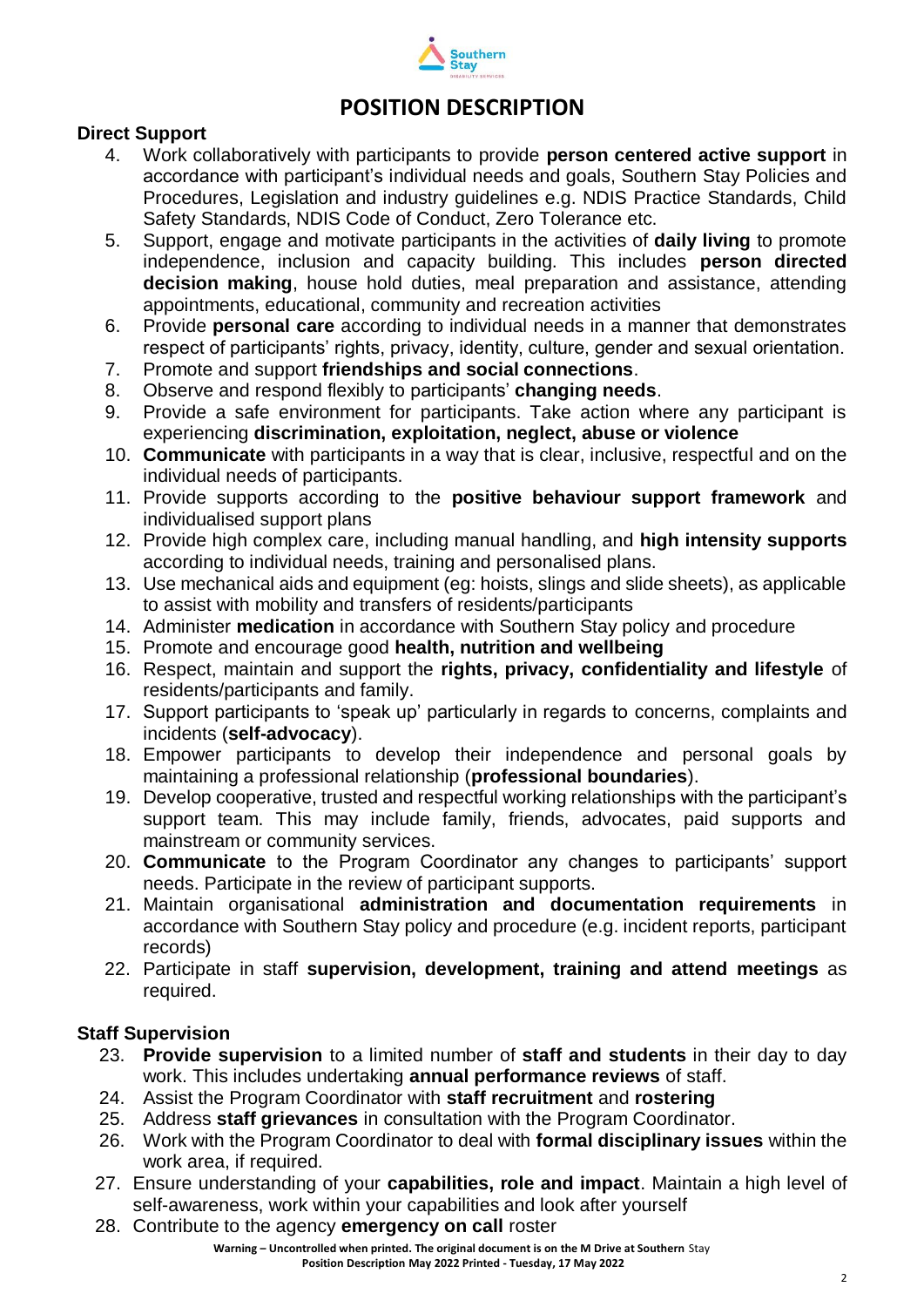

- 29. Undertake **higher duties** for the program Coordinator, when required.
- 30. Other appropriate duties as directed by the Program Coordinator or Operations Manager

### **Key Selection Criteria**

### **Mandatory Requirements**

- NDIS Worker Screening Check (*or be prepared to obtain*)
- A current Victorian Working with Children Check (*if required*)
- Current Australian Drivers Licence
- Level 2 First Aid (*or be prepared to obtain*)
- Access to a mobile phone (*with internet access*)
- COVID19 Vaccination

### **Professional Experience**

• Demonstrated experience and/or interest in working with people with a disability, families, service providers, advocates and/or other stakeholders (Desirable)

or

• Previous experience in a relevant industry or service (e.g. aged care, child care) OR an equivalent level of expertise and experience (Desirable)

### **Skills/Key Attributes**

- A positive attitude towards the rights of people with a disability. A commitment to real choice, community inclusion and supporting people to achieve their goals. Empathy and understanding of the needs and challenges facing people with disabilities and their families/guardians.
- Well-developed **interpersonal skills** and the ability to build relationships with all stakeholders. This includes the ability to liaise with participants, and/or their families/guardians and other stakeholders.
- Personal **initiative** including an ability to identify and introduce improvements to processes.
- **Problem solving skills**. An ability to successfully troubleshoot problems arising in the day to day operations of the programs. A pragmatic and prompt decision making capability when confronted with complex issues. The ability to remain calm during difficult situations.
- A commitment to **teamwork.** To work as part of and contribute to a team. To work within the guiding principles of trust, respect, being approachable, continuous improvement and teamwork
- An ability to work **independently** as well as part of a team.
- Well-developed **organisational and time management skills.** An ability to effectively organise tasks and meet deadlines.
- **Digital literacy** including an ability to use emails, Microsoft Office Suite and Client/HR Management Systems.
- Effective **written and verbal communication skills** and a demonstrated ability to prepare reports and case notes.
- Understanding of basic book keeping and **financial management**
- Being **open to learning**
- Being able to manage personal **stress** and carry out all **physical aspects** of the position
- A strong sense of **accountability and confidentiality**
- **Adaptability** being comfortable working in an environment of ongoing change.

The ability to maintain confidentiality and privacy is essential.